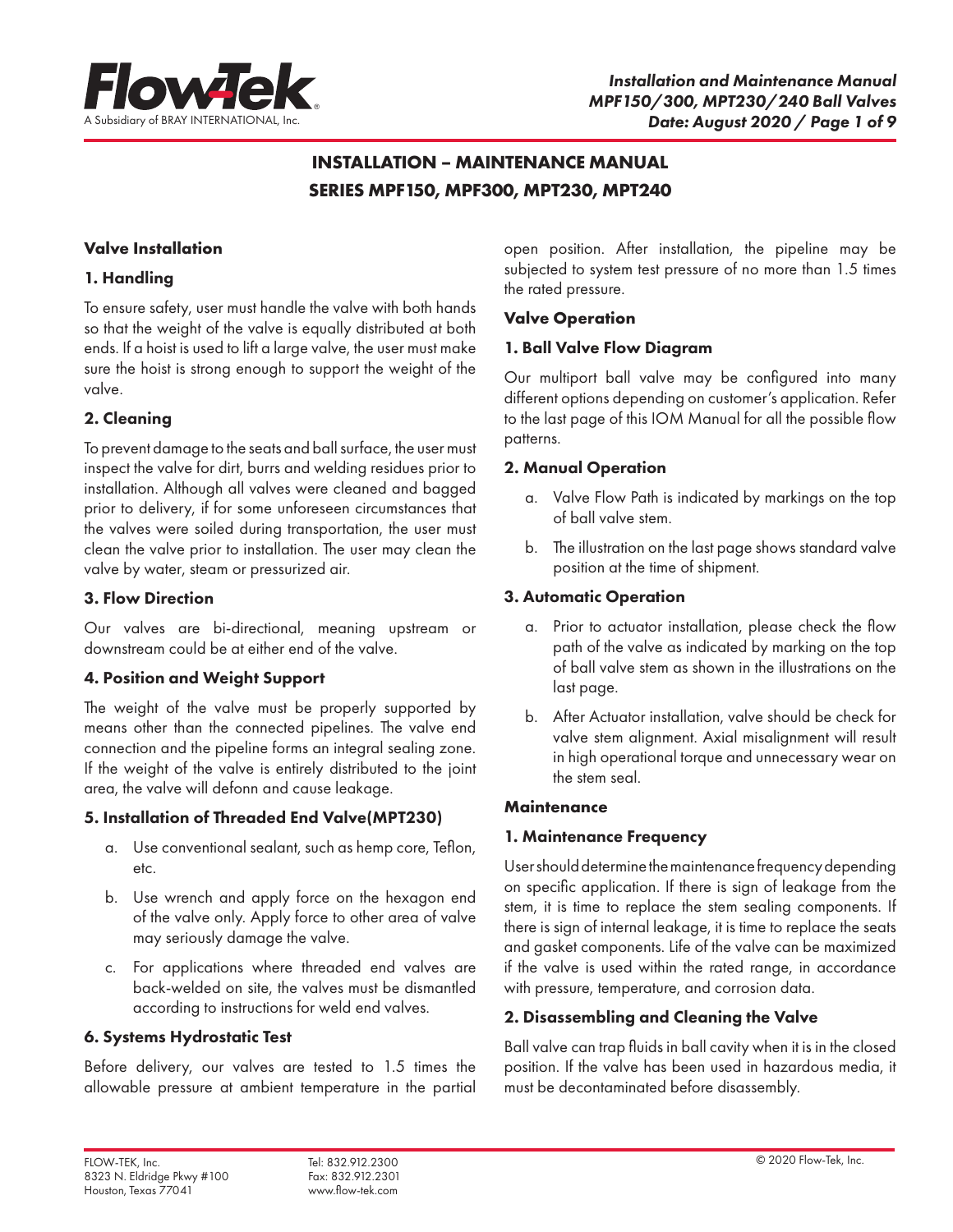

- a. Relieve the line pressure.
- b. Place valve in half-open position and flush the line to remove any hazardous material from valve cavity.
- c. All persons involved in the removal and disassembly of the valve should wear proper protective clothing, such as face shield, glove, apron, etc.

## **Delivery Condition and Storage**

- a. Valves are set to position 1;
- b. Upon delivery, customer's quality control must check the package to make sure that the valves are not damaged during the shipping process;
- c. Valves must also be checked for loosening of bolts due to shipment;
- d. Valves should be stored indoors and in its original package.

#### **Short and Long-Term Storage**

#### Short-Term Storage:

Short-term storage is defined as storage of products and equipment to be used in the construction of a project for periods of one to three months. Short-term storage must be carried out in a controlled manner as follows:

- 1. Valves must be stored in a closed, clean, and dry environment.
- 2. Ball valves should be stored in the fully open position to protect the ball and seats.
- 3. Ball valves should remain in the original shipping container and be placed on pallets of wood or other suitable materials. End protectors should remain on the valve ends to prevent the entrance of dirt, and removed only at time of installation.

## Long-Term Storage

Long-term storage is defined as storage of products and/ or equipment for periods longer than 3 months. Long-term storage must be carried out in a controlled manner as follows:

- 1. Valves must be stored in a closed, clean, and dry environment.
- 2. Ball valves should be stored in the fully open position to protect the ball and seats.
- 3. Ball valves should remain in the original shipping container and be placed on pallets of wood or other suitable materials. End protectors should remain on the valve ends to prevent the entrance of dirt, and removed only at time of installation.
- 4. Periodically, the valves should be checked to ensure the above conditions are maintained.

These are general guidelines for valve storage. Please consult the factory for information regarding specific requirements.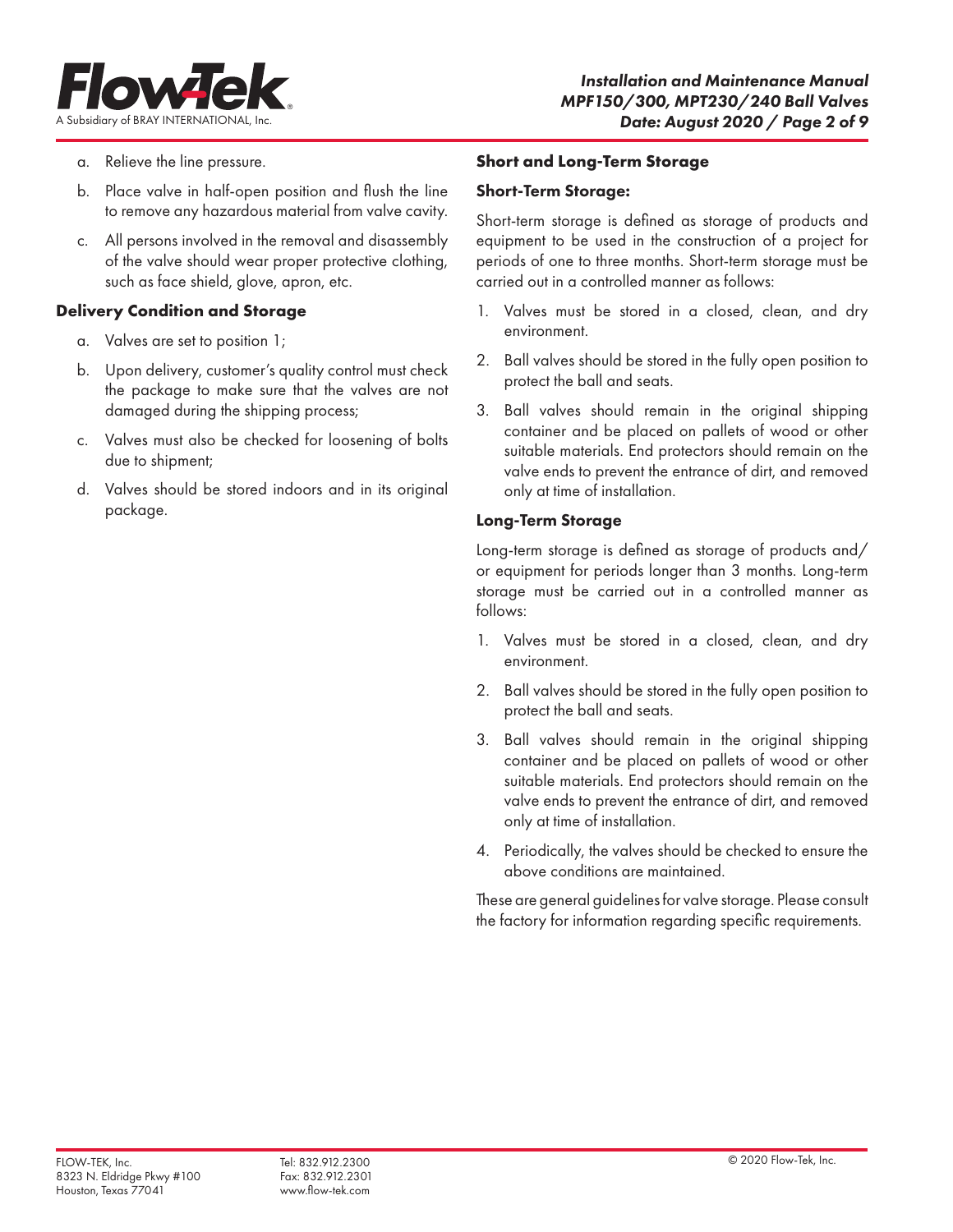

| <b>Item</b>      | <b>Name</b>              | Qty.           | Model MPT230                                                                                     |
|------------------|--------------------------|----------------|--------------------------------------------------------------------------------------------------|
| 1                | End Cap                  | $\overline{4}$ | <b>Threaded End Connections</b>                                                                  |
| $\overline{2}$   | Gasket**                 | $\overline{4}$ | $\frac{1}{4}$ " – 2" shown<br>18                                                                 |
| 3                | Body                     | $\mathbf{1}$   | G<br>16                                                                                          |
| $\sqrt{4}$       | $Ball^{\star}$           | $\mathbf{1}$   | 17                                                                                               |
| $\sqrt{5}$       | Seat*                    | 4              | €                                                                                                |
| $\acute{\rm{o}}$ | ${\sf Stem}^{\,\star}$   | $\mathbf{1}$   | 15<br>虛                                                                                          |
| 7                | Thrust Washer*           | $\mathbf{1}$   |                                                                                                  |
| $\,8\,$          | $O$ -ring <sup>*</sup>   | $\mathbf{1}$   | 14                                                                                               |
| 9                | Stem Packing*            | 1              | 13<br>REATO                                                                                      |
| 10               | Gland                    | $\mathbf{1}$   | RECO<br>12                                                                                       |
| 11               | <b>Belleville Washer</b> | $\sqrt{2}$     | ODDF<br>RACO<br><b>DE COUPE</b><br>11<br>$22\,$                                                  |
| 12               | Stem Nut                 | $\mathbf{1}$   | ,<br>22<br>10                                                                                    |
| 13               | Lock Saddle              | $\mathbf{1}$   | Kan<br>$\frac{1}{2}$ 19                                                                          |
| 14               | Space Washer             | $\mathbf{1}$   | 9                                                                                                |
| 15               | Stop Plate               | $\mathbf{1}$   | 2                                                                                                |
| 16               | Handle Nut               | $\mathbf{1}$   | $\overset{20}{\bullet}$                                                                          |
| 17               | Handle                   | $\mathbf{1}$   | $\overline{2}$<br>5                                                                              |
| $18\,$           | Handle Sleeve            | $\mathbf{1}$   |                                                                                                  |
| 19               | Stop Pin Bolt            | $\mathbf{1}$   | 6                                                                                                |
| 20               | Stop Pin Nut             | $\mathbf{1}$   |                                                                                                  |
| 21               | Pin Insert               | $\mathbf{1}$   | 210<br>3<br>బ                                                                                    |
| 22               | Bolt                     | 16             | 5<br>$\epsilon$                                                                                  |
|                  |                          |                | 2<br>Quick Clamp<br>22<br>5<br>COOP<br>10<br>$\overline{2}$<br>$\frac{10}{22}$<br>$\mathbb{Q}^p$ |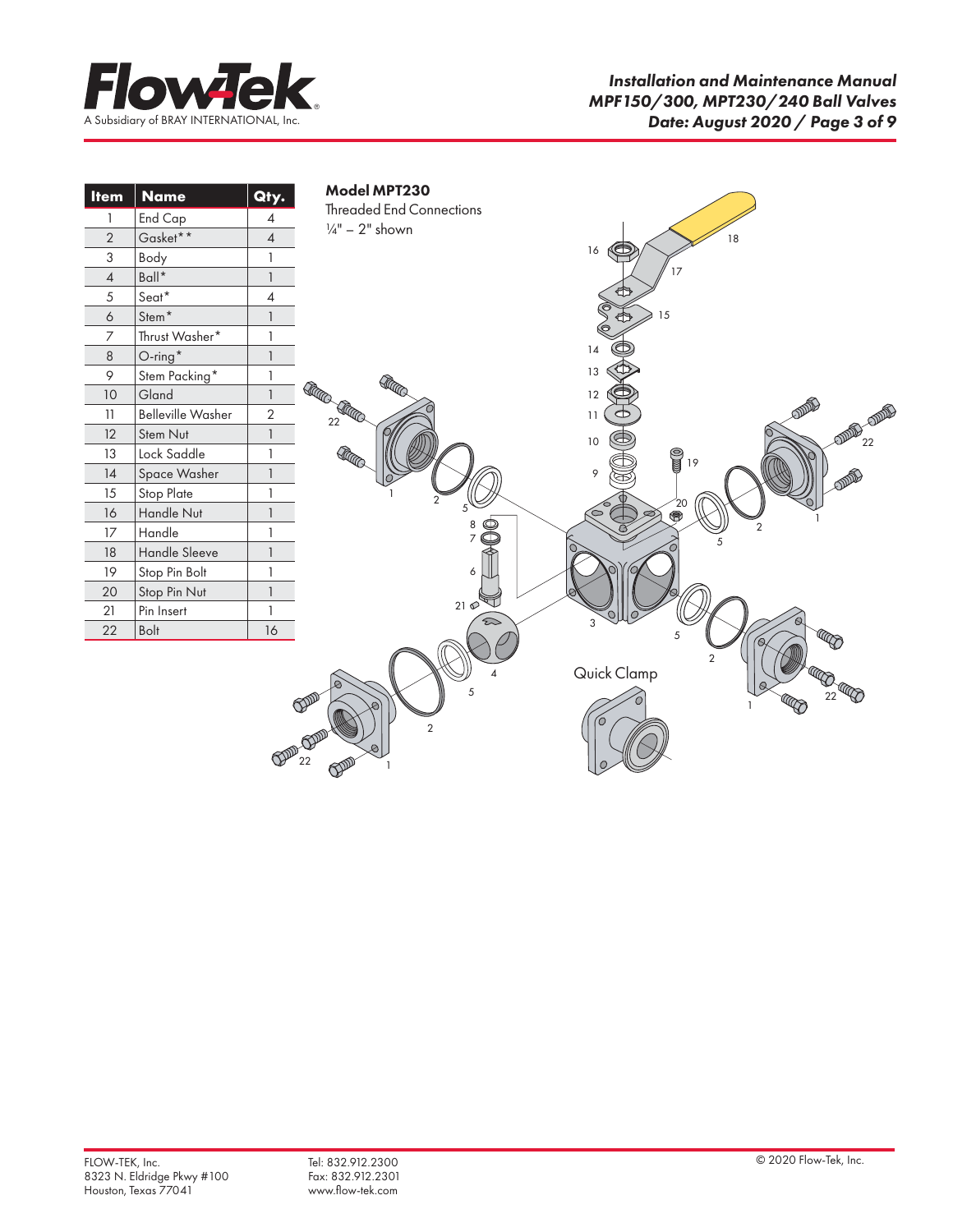

## **¼"-2" Model MPT230**

## Valve Disassembly Procedures:

- 1. Unscrew handle nut (16) off stem (6), and take the handle (17) away from the stem;
- 2. Remove the Stop Plate(15), Spacer Washer (14) and Lock Saddle (13); unscrew stem nut(12); remove belleville washer (11) from the stem; To assist in unscrewing the stem nut(12), a rod with diameter smaller than the ball orifice may be placed into the ball orifice.
- 3. Remove four body bolts (22) from each side of the valve and separate end caps(1A,1B) from the valve body; 4 Remove the all the gaskets(2) and seats from end caps or valve body; 5 Turn stem until ball slot or stem flat is parallel to the port centerline, then the ball will be easily removed from the valve body; 6 Press the stem into the inside of the valve body, and remove the stem, thrust washer(7) and O-Ring(8); 7 On top of the valve, remove the packing gland(10) and stem packing (9);

## Valve Assembly Procedures:

- 1. Put O-Ring(8) and Thrust Washer (7) on valve stem (6) and slide the stem into the stem hole on valve body (3);
- 2. Slide the stem packing (9) onto the stem until it is seated against the bottom of the stem hole;
- 3. Put packing gland (10) onto the stem, on top of the stem packing;
- 4. Turn the stem until the stem flat is parallel to the port centerline (so that the ball can fit onto the stem);
- 5. Install each seat (5) inside the seat pocket of the 4 end caps, make sure the spherical curvature side of the seat will face the ball;
- 6. Put the ball (4) inside the valve body, the stem flat will fit into the slot on top of the ball and the side slot near the stem slot will fit into the Pin Insert (21);
- 7. Turn the stem so that the ball opening is parallel to the port centerline;
- 8. Place each body gasket (2) onto the 4 end caps; Push the gasket all the way down to the sealing surface of each end cap;
- 9. Assemble the end cap (1A, 1B) onto the valve body, loosely tighten Body Bolts(22) and line up end flange.

Because the body flange bolt pattern is different from the line flange bolt pattern, it is possible to assemble the valve such that the bolt holes in the line flanges don't line up. Be certain to align end flanges bolt holes to straddle valve center lines. NOTE: Be careful not to damage gasket when putting end cap into body.

- 10. Tighten nuts in a "star" pattern to the torque specified in the chart; Tighten one end piece in a similar fashion as tightening the opposite end piece. Do not tighten one end piece fully until the opposite end piece were fully tightened. NOTE: Valve must be in the 100% full open position.
- 11. Put Belleville washer (13) together in series mode (bottom Belleville washer curve facing up, the top Belleville washer curve facing down), and then place them onto the stem, on top of the packing gland; Screw stem nut(12) onto stem, on top of the belleville washer; Tighten the stem nut to the required stem gland nut torque value as specified in the chart. NOTE: The use of a bore alignment tool, about 1.0 mm [0.04 inch] less than the internal diameter of the end cap and ball, inserted through the end cap and ball will prevent the ball from turning as the stem gland nut is tightened on the stem. Material for the bore alignment tool should be made from a material softer than 300 Series S.S. so that it will not inadvertently scratch the valve end cap or ball. Suggested materials: aluminum T6061, Acetal or other suitable hard polymer/plastic material.
- 12. Install Lock Saddle(13) on top of the stem nut; Put Space Washer(14) on top of the lock saddle, then put Stop Plate(15) onto stem, make sure the orientation of the stop plate is correct in relation to Stop Pin Bolt(19);
- 13. Install handle(17) onto the stem, on top of the stop plate;
- 14. Secure the handle with the handle nut (16)
- 15. Cycle the valve slowly with a gentle back and forth motion, to build gradually to the full quarter turn. By cycling slowly, the seat lips will assure a permanent seal shape against the ball. A fast turning motion, at this point, may cut the seats before they have a chance to form the proper seal.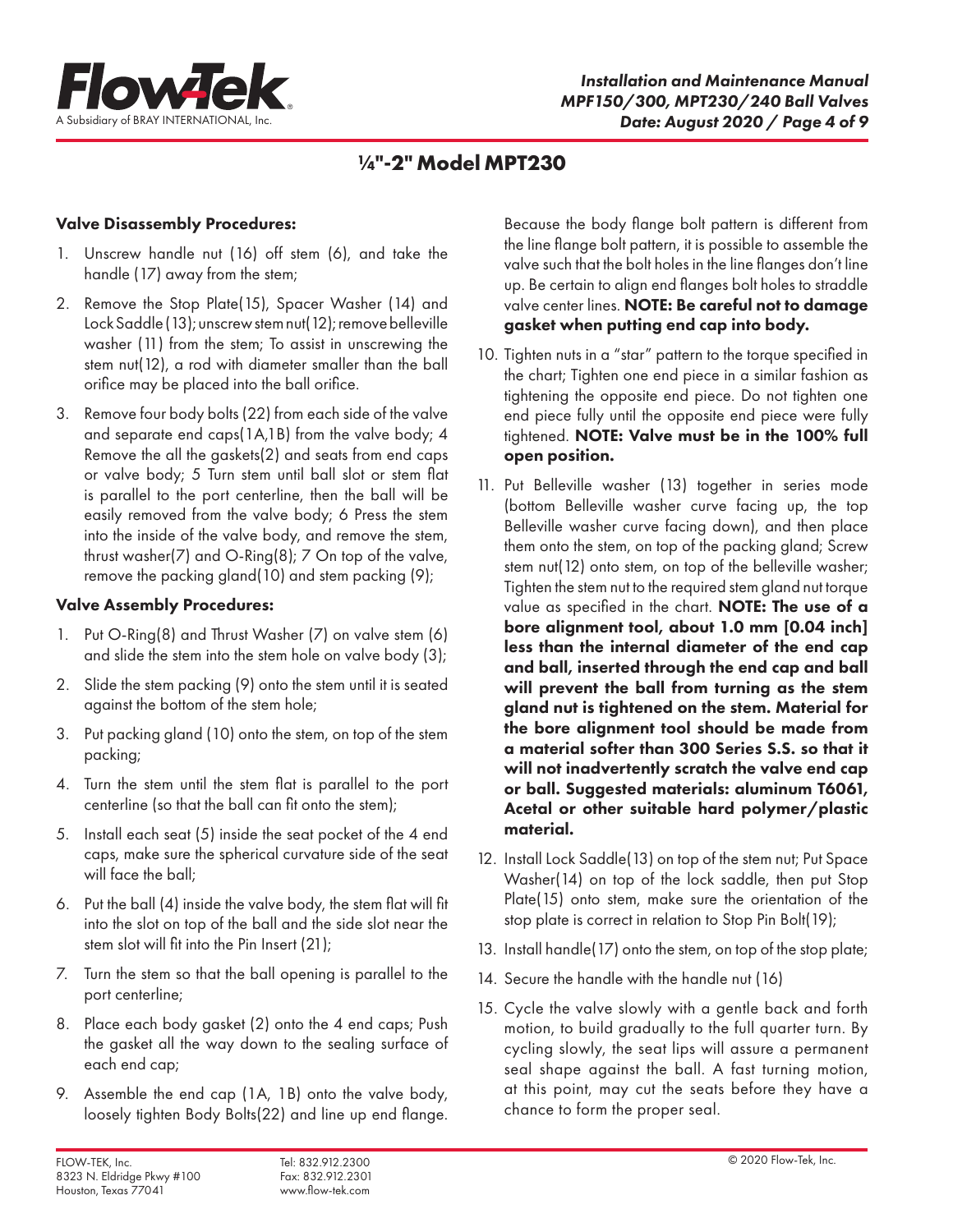



| <b>Item</b>   | <b>Name</b>    | <u>CIT</u><br>y. |
|---------------|----------------|------------------|
|               | <b>End Cap</b> |                  |
| $\mathcal{P}$ | Body           |                  |
| 3             | Ball & Stem**  |                  |
|               | Stem Bushing** |                  |
| 5             | Seat*          |                  |
| 6             | Gasket**       |                  |
|               | $O$ -ring*     |                  |

| <b>Item</b> | <b>Name</b>              | (e) |
|-------------|--------------------------|-----|
| 8           | Stem Packing*            |     |
|             | Gland                    |     |
| 10          | <b>Belleville Washer</b> | 2   |
| 11          | Packing Nut              |     |
| 12          | Handle T-Bar             |     |
| 13          | Stop Pin Bolt            |     |
| 13a         | Stop Pin Nut             |     |

| <b>Item</b> | <b>Name</b>          | Qty.  |
|-------------|----------------------|-------|
| 14          | <b>Handle Bolt</b>   |       |
| 15          | Handle               |       |
| 16          | <b>Blank Cover</b>   |       |
| $17^{1}$    | <b>Threaded Stud</b> | 22/24 |
| 18          | <b>Bonnet</b>        |       |
| 19          | Hex Nut              | 22/24 |
| 20          | <b>Bonnet Gasket</b> |       |

FLOW-TEK, Inc. © 2020 Flow-Tek, Inc. Tel: 832.912.2300 © 2020 Flow-Tek, Inc. © 2020 Flow-Tek, Inc. © 2020 Flow-Tek, Inc. © 2020 Flow-Tek, Inc. 8323 N. Eldridge Pkwy #100 Fax: 832.912.2301<br>Houston, Texas 77041 www.flow-tek.com Houston, Texas 77041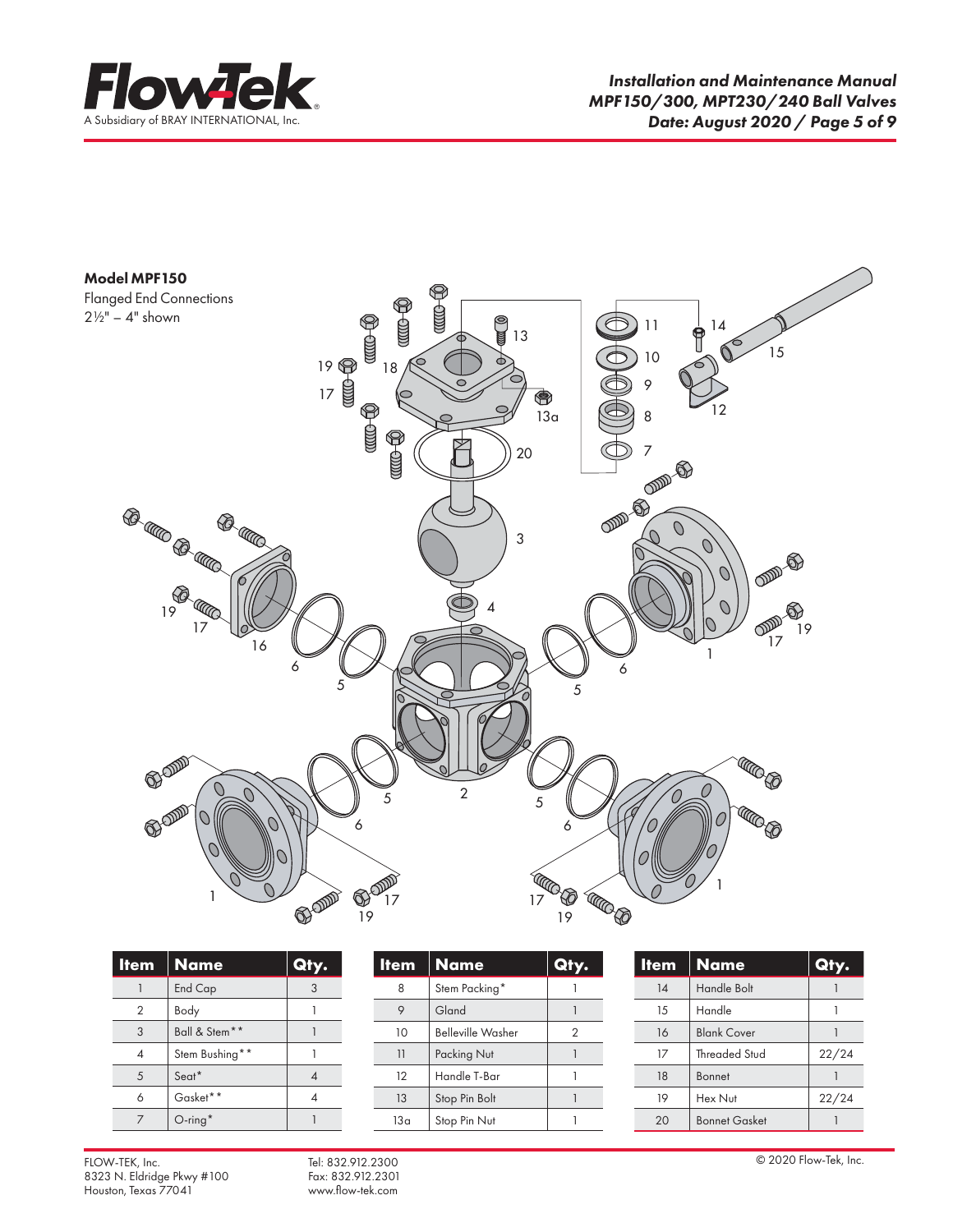

## **2½"-4" Model MPF150/300**

## Valve Disassembly Procedures:

- 1. Unscrew handle bolt (14);
- 2. Remove Lever(15) from Handle T-Bar (12);
- 3. Take handle T-bar off the Ball & Stem(3);
- 4. Unscrew off the Packing Nut(11), Belleville Washer(10) and Gland Sleeve (9);
- 5. Unscrew Flanged End Cap Bolts(17), and separate End Caps(1, 16) from the valve body;
- 6. Remove Seats(5) and Gaskets(6). Use caution to prevent damage to metal parts;
- 7. Unscrew Bonnet Bolts(19), and Bonnet(18) will be loose;
- 8. Separate bonnet away from valve body, and remove Bonnet Gasket(20). Use caution to prevent damage to metal parts;
- 9. Take O-Ring(7) and Stem Packing(8) out of packing chamber on the bonnet;
- 10. Take ball & stem out of valve body, remove Stem Bushing(4).

## Valve Assembly Procedures:

- 1. Install Stem Bushing (4) in the bottom center hole insdie valve Body (2);
- 2. Slide the trunnion of the Ball & Stem (3) into the stem bushing;
- 3. Place the Bonnet Gasket(9) onto the gasket groove on top of the body;
- 4. Install Bonnet (18) onto the valve body, using Bonnet Bolts(19); NOTE: Be careful not to damage bonnet gasket when putting bonnet into body.
- 5. Tighten bolts in a "star" pattern to the torque specified in the chart;
- 6. Place gasket (6) onto each of the 4 end caps(1, 16); Push the gasket all the way down to the sealing surface of each end cap;
- 7. Install the seats (5) inside each seat pocket of the end caps(1, 16), make sure the spherical curvature side of the seat will face the ball;
- 8. Turn the ball so that the ball opening is parallel to the port centerline;
- 9. Assemble the end cap (1, 16) onto the valve body, loosely tighten End Cap Bolts(17) and line up end flange. Because the body flange bolt pattern is different from the line flange bolt pattern, it is possible to assemble the valve such that the bolt holes in the line flanges don't line up. Be certain to align end flanges bolt holes to straddle valve center lines. NOTE: Be careful not to damage gasket when putting end cap into body.
- 10. Tighten bolts in a "star" pattern to the torque specified in the chart; Tighten one end piece in a similar fashion as tightening the opposite end piece. Do not tighten one end piece fully until the opposite end piece were fully tightened. NOTE: Valve must be in the 100% full open position.
- 11. Install O-Ring(7), and then slide the Stem Packing (8) onto the stem until it is seated against the upper bottom of the stem hole;
- 12. Put Gland Sleeve (9) onto the stem, on top of the stem packing;
- 13. Put Belleville washer (13) together in series mode (bottom Belleville washer curve facing up, the top Belleville washer curve facing down), and then place them onto the stem, on top of the gland sleeve;
- 14. Install Packing Nut(11) onto stem, on top of the belleville washer; Screw packing nut onto valve body; Tighten the packing nut to a snug tight secure firm fit;
- 15. Install Handle T-Bar(12) and Lever(15);
- 16. Secure lever by Screwing and tightening Handle Bolt(14);
- 17. Cycle the valve slowly with a gentle back and forth motion, to build gradually to the full quarter turn. By cycling slowly, the seat lips will assure a permanent seal shape against the ball. A fast turning motion, at this point, may cut the seats before they have a chance to form the proper seal.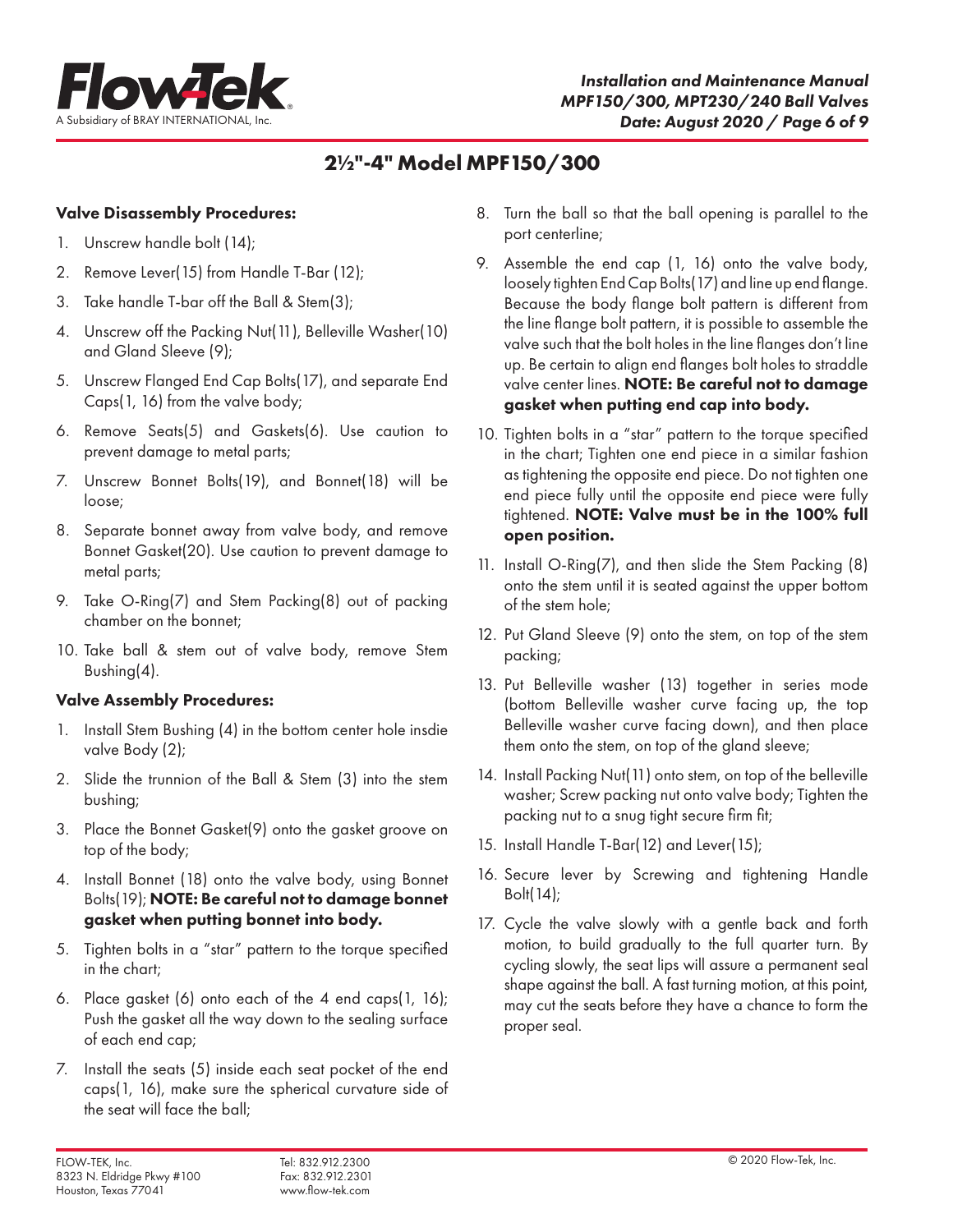



| <b>Item</b> | <b>Name</b>            | Qty |
|-------------|------------------------|-----|
|             | End Cap                | 3   |
| 2           | Body                   |     |
| 3           | <b>Ball &amp; Stem</b> |     |
|             | Stem Bushing           |     |
| 5           | Seat                   |     |
| 6           | Gasket                 |     |
|             | O-Ring                 |     |

| <b>Item</b> | <b>Name</b>          | Qi |
|-------------|----------------------|----|
| 8           | Stem Packing         |    |
| 9           | <b>Bonnet Gasket</b> |    |
| 10          | Gland                |    |
| 11          | <b>Stop Plate</b>    |    |
| 12          | Stop Ring            |    |
| 13          | <b>Handle Head</b>   |    |
| 14          | Lever                |    |

| <b>Item</b>     | <b>Name</b>              | Qty           |
|-----------------|--------------------------|---------------|
| 15              | <b>Blank End</b>         |               |
| 16a             | <b>Flanged End Studs</b> | 32            |
| 16 <sub>b</sub> | <b>Bonnet Studs</b>      | 12            |
| 17a             | <b>Flanged End Nuts</b>  | 32            |
| 17 <sub>b</sub> | <b>Bonnet Nuts</b>       | 12            |
| 18              | <b>Gland Bolts</b>       | $\mathcal{P}$ |
| 19              | Bonnet                   |               |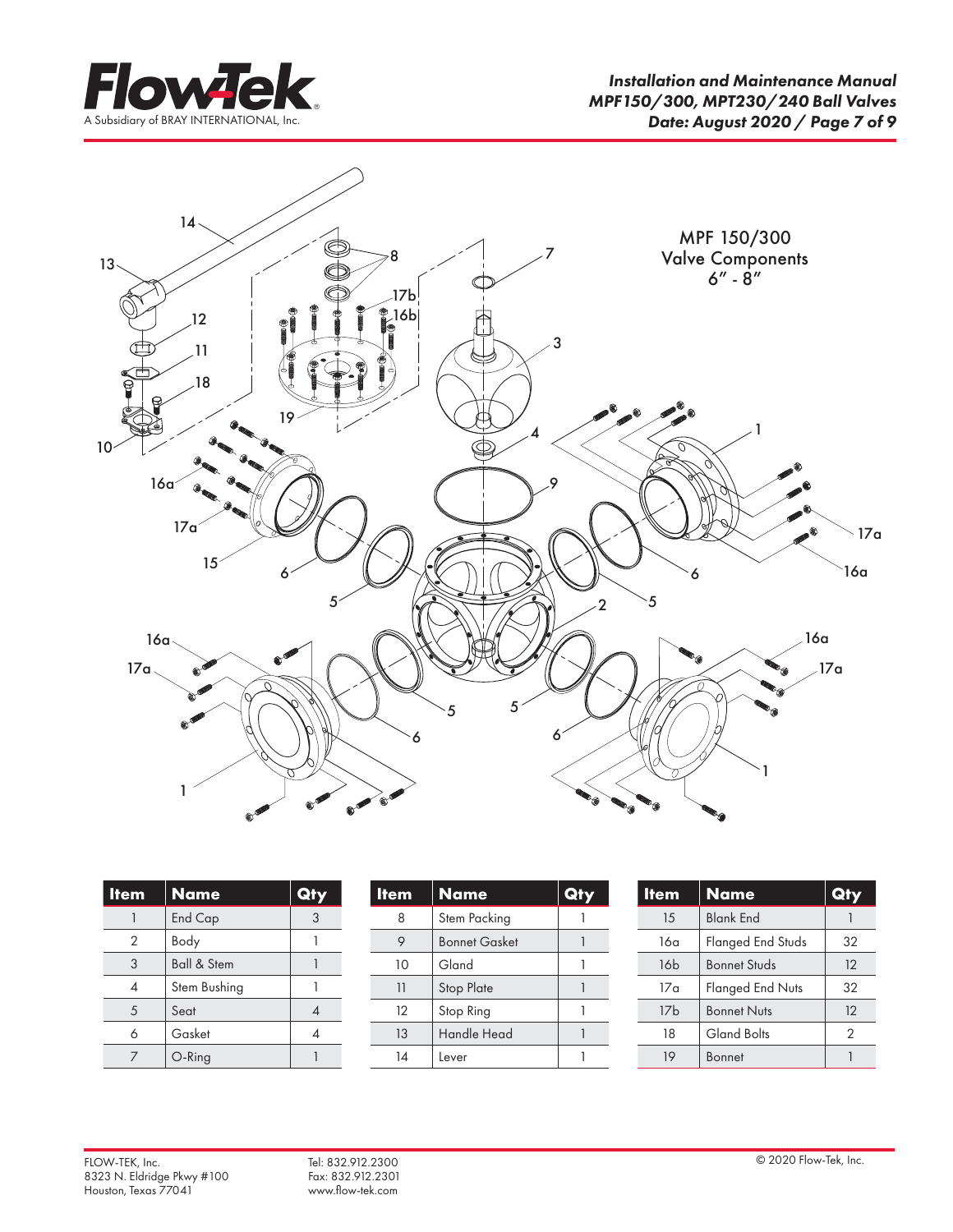

## **6"-8" Model MPF150/300**

## Valve Disassembly Procedures:

- 1. Remove Lever(14) from Handle Head (13);
- 2. Take handle head off the Ball & Stem(3), remove Stop Ring(12) and Stop Plate(11);
- 3. Unscrew off the Gland Bolts(18), remove Gland(10);
- 4. Unscrew Flanged End Nuts(17a), and separate End Caps(1, 15) from the valve body;
- 5. Remove Seats(5) and Gaskets(6). Use caution to prevent damage to metal parts;
- 6. Unscrew Bonnet Nuts(17b), and Bonnet(19) will be loose;
- 7. Separate bonnet away from valve body, and remove Bonnet Gasket(9). Use caution to prevent damage to metal parts;
- 8. Take O-Ring(7) and Stem Packing(8) out of packing chamber on the bonnet;
- 9. Take ball & stem out of valve body, remove Stem Bushing(4);
- 10. If neccesary, all studs(16a,16b) may be unscrewed at this time.

## Valve Assembly Procedures:

- 1. Install Stem Bushing (4) in the bottom center hole insdie valve Body (2);
- 2. Slide the trunnion of the Ball & Stem (3) into the stem bushing;
- 3. Screw the Bonnet Studs (16b) into the threaded holes on top of the valve body;
- 4. Place the Bonnet Gasket(9) onto the gasket groove on top of the body;
- 5. Install Bonnet (19) onto the valve body, using Bonnet Nuts(17b); NOTE: Be careful not to damage bonnet gasket when putting bonnet into body.
- 6. Tighten nuts in a "star" pattern to the torque specified in the chart. WARNING:There should be at least one stud thread exposed; 7 Screw the End Cap Studs (16a) into the threaded holes on side of the valve body; 8 Place gasket (6) onto each of the 4 end caps(1, 15); Push the gasket all the

## way down to the sealing surface of each end cap;

- 7. Install the seats (4) inside each seat pocket of the end caps(1, 15), make sure the spherical curvature side of the seat will face the ball;
- 8. Turn the ball so that the ball opening is parallel to the port centerline;
- 9. Assemble the end cap (1, 15) onto the valve body, loosely tighten End Cap Nuts(17a) and line up end flange. Because the body flange bolt pattern is different from the line flange bolt pattern, it is possible to assemble the valve such that the bolt holes in the line flanges don't line up. Be certain to align end flanges bolt holes to straddle valve center lines. NOTE: Be careful not to damage gasket when putting end cap into body.
- 10. Tighten nuts in a "star" pattern to the torque specified in the chart; Tighten one end piece in a similar fashion as tightening the opposite end piece. Do not tighten one end piece fully until the opposite end piece were fully tightened. Note: Valve must be in the 100% full open position. WARNING:There should be at least one stud thread exposed;
- 11. Install O-Ring(7), and then slide the Stem Packing (8) onto the stem until it is seated against the upper bottom of the stem hole;
- 12. Put packing gland(10) onto the stem, on top of the stem packing; lightly tighten gland bolt (18) to secure the gland;
- 13. Install Stop Plate(11) and Stop Ring (12);
- 14. Install Handle Head(13) and Lever(14);
- 15. Cycle the valve slowly with a gentle back and forth motion, to build gradually to the full quarter turn. By cycling slowly, the seat lips will assure a permanent seal shape against the ball. A fast turning motion, at this point, may cut the seats before they have a chance to form the proper seal;
- 16. Tighten the gland bolts to a sng tight secure firm fit.